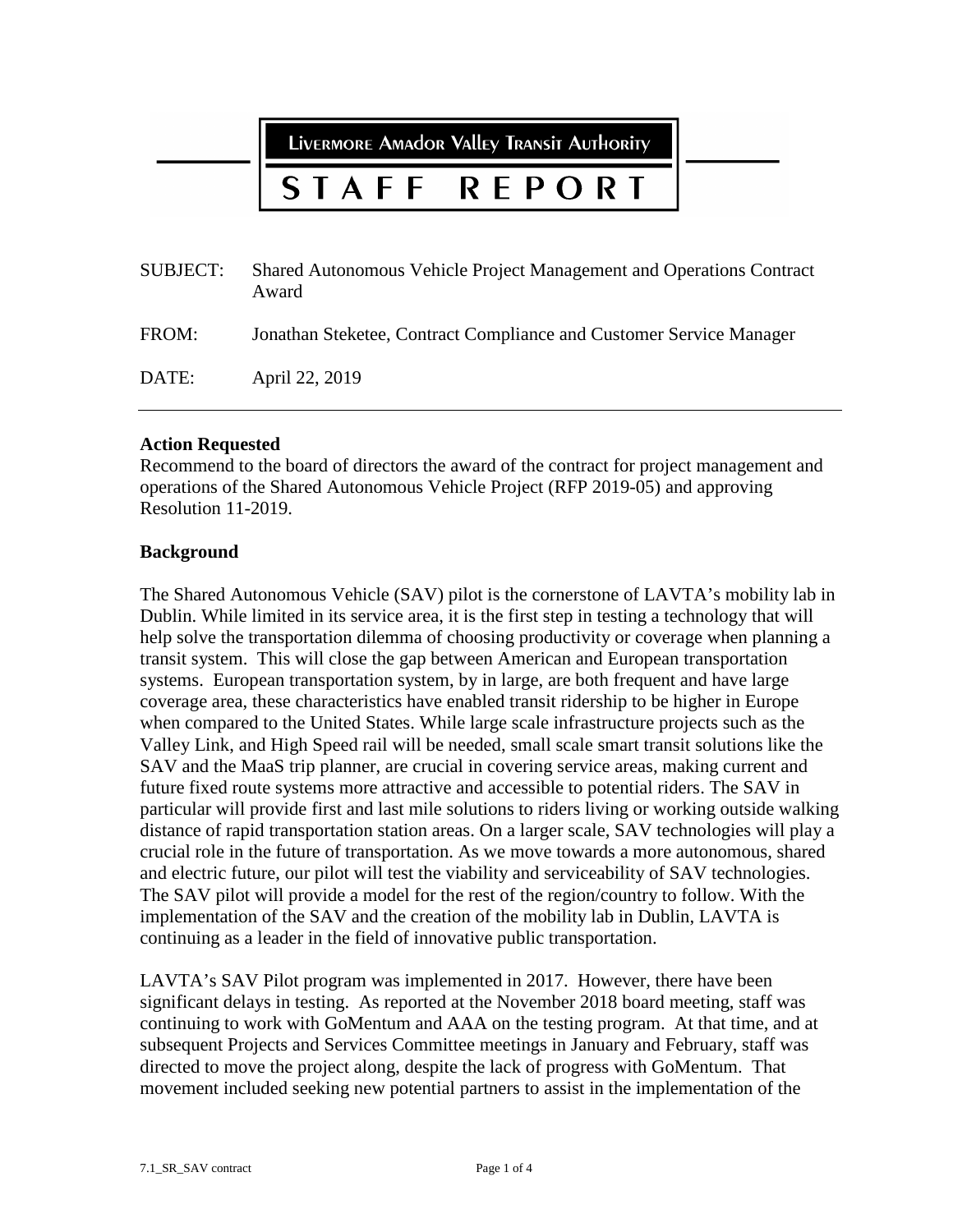pilot, as AAA had acted to acquire the assets of GoMentum Station but was not viewed as sufficiently interested in the LAVTA to move the project along on a schedule suitable to LAVTA.

LAVTA staff additionally informed the Board of the impending dissolution of GoMentum and sought guidance on how to proceed with the partnership. Staff received support to seek a new potential partner as the agreement with GoMentum would need to be assigned or terminated with the dissolution of GoMentum.

Staff continues to discuss with GoMentum the terms of the separation of LAVTA and has informed them parties of our intent to dissolve the agreement and seek a new partner once the Board approves the award of a contract to a replacement contractor. We continue to speak with GoMentum in regards to the end of the partnership and return of funds already transferred to GoMentum for the procurement of the SAV and operations during testing.

In line with the guidance provided by the Board, LAVTA issued a Request for Proposal to assist in the project management and operations of our SAV Pilot on March 11, 2019. The request for proposal (RFP) asked interested parties to submit proposals for a contract to manage the SAV Pilot for both the testing phase, and once successful, operate the SAV in passenger service for LAVTA.

# **Discussion**

In January of this year, LAVTA was informed that our current partner in the SAV pilot program, GoMentum, was being dissolved. Staff has met with GoMentum on several occasions to discuss our agreement and to decide what direction is in the best interest of LAVTA.

Staff, after weighing options carefully, decided to issue an RFP for a contractor to assist in the project management and provide operational service of the SAV pilot. On March 11, 2019 the RFP was released as RFP 2019-05.

Staff fully vetted the possible companies to perform the work. Staff held a mandatory preproposal meeting on site on March 20, 2019. At the meeting were 5 potentially interested companies.

Responses to the RFP were due on March 29, 2019. Two companies submitted proposals. Both company's proposals were reviewed and both companies were moved into the next part of the RFP process, a formal interview.

The review panel consisted of both LAVTA and non-LAVTA key strategic partners. The panel was as follows:

Michael Tree, LAVTA Executive Director Jonathan Steketee, LAVTA Customer Service & Contract Compliance Manager Charles Loundon, LAVTA Special Projects Intern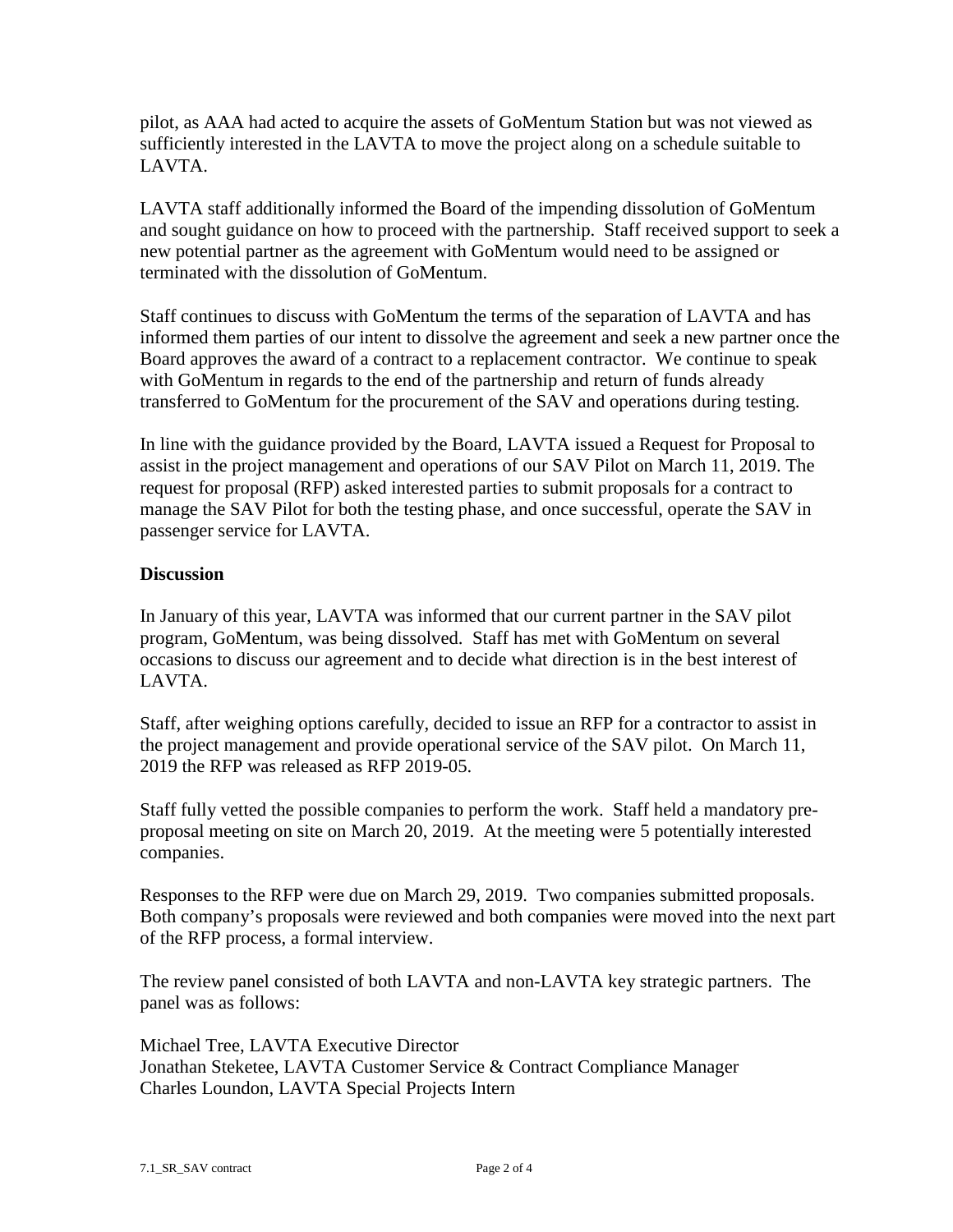Obaid Khan, City of Dublin Robert Rich, Metro Transportation Commission

The panel met with each proposer and were asked the same interview questions. Panelists were able to ask additional questions of the team, but only if it was for a point of clarity or to gain additional understanding of a specific topic being questioned.

Panelists were asked to score the proposals on the following criteria:

**Responsiveness:** 0-40 points **Completeness:** 0-10 points **Cost:** 0-25 points **Creative Ideas:** 0-25 points

# **TOTAL POSSIBLE POINTS**: 100

The average scores per category for each company is:

| Category       | <b>First Transit</b> | <b>Transdev</b> |
|----------------|----------------------|-----------------|
| Responsiveness | 28                   | 34.8            |
| Completeness   | 5.8                  |                 |
| Cost Proposal  | 17.4                 | 21.4            |
| Creative Ideas | 13                   | 24.75           |
| Total          | 64.2                 | 88.95           |

In meeting with the proposed companies it was clear that Transdev had the experience and knowledge to move our SAV pilot forward.

Transdev has successful SAV pilots in the United States and abroad, including:

- *Denver, CO- SAV connecting first/last mile to rail. This project is currently carrying passengers.*
- *Babcock Ranch, FL- SAV transporting passengers in private community. In operation for 2 years.*
- *Rouen RNAL (France)- Rouen Normandy Autonomous Lab. In operation for 3 years, provides transportation in the Madrillet Tech Cluster.*
- *Paris-Saclay (France)- providing off-peak and night time transportation in the Paris-Saclay Area. In operation for 3 years.*

Transdev has developed a strong relationship with EasyMile, the manufacture of our current SAV. They have worked with EasyMile to train their own employees to provide the technical mapping of the vehicle path as well as operating the vehicle.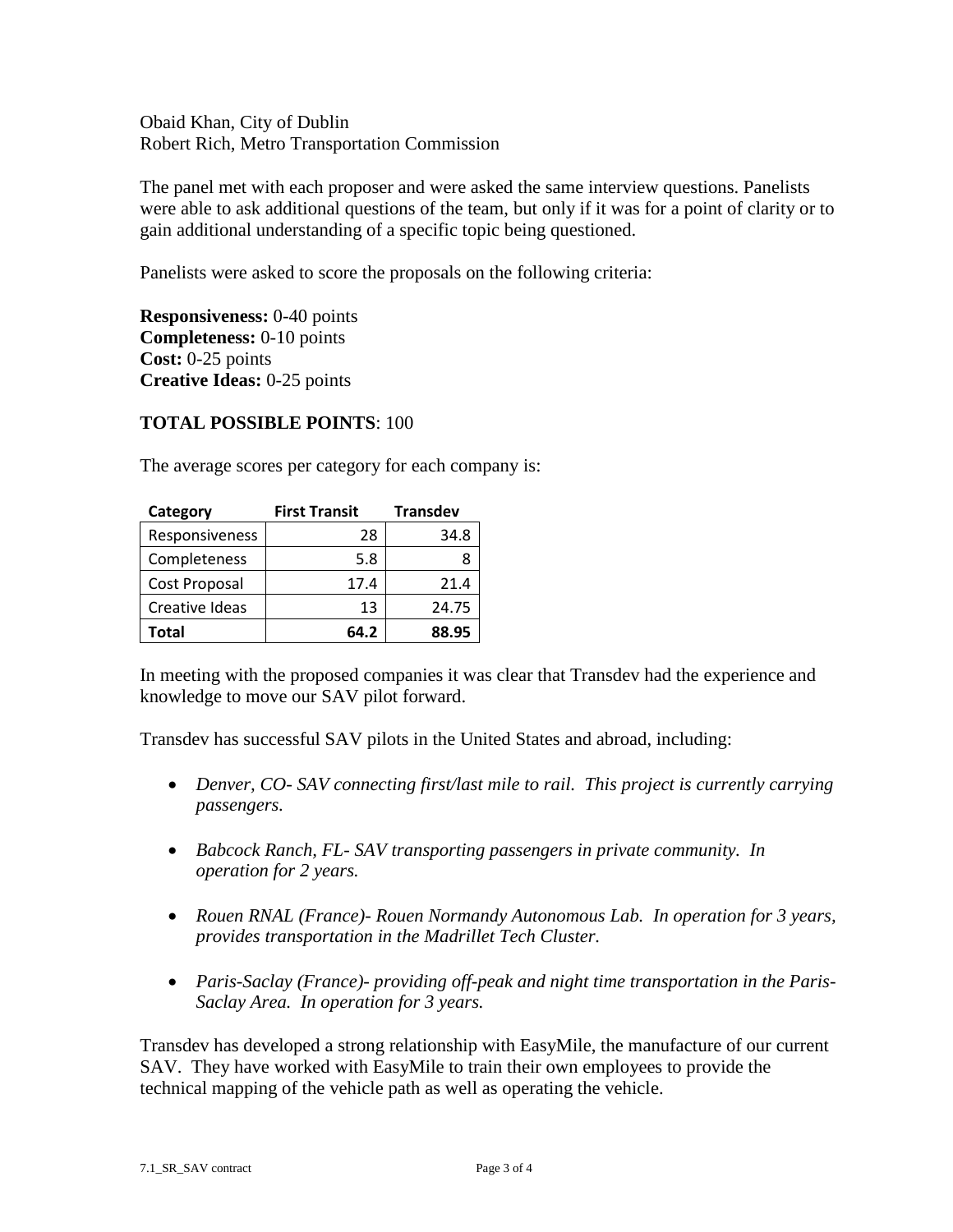Not including necessary time to transfer necessary paperwork/permits and secure storage, Transdev has established a 10 week plan to have the SAV testing physically along the route.

Staff, on April 12, 2019, requested a Best and Final Offer (BaFO) from both proposing companies. BaFO were due, and received by April 17, 2019 at 10:00AM. While First Transit did adjust the cost to procure an SAV, Transdev submitted the lowest cost bid for the project.

### **Budget**

The cost for the project is projected to be \$832,217 over the course of 18 months. The cost includes the procurement of an SAV for the project, regulatory compliance, operation of the SAV during testing, and operation of the vehicle in passenger service.

### **Fiscal Impact**

Expenses for the SAV Pilot are allocated in the FY19 budget and proposed for the FY20. Funding for the project is through a Bay Area Air Quality Management District. The total value of the grant is \$966,000.

LAVTA has transferred \$514,070 to GoMentum for the pilot project. The bulk of these funds was for the procurement of the SAV. Staff and legal is currently in discussions with GoMentum to recoup the remaining funds and transfer the SAV vehicle to LAVTA.

### **Next Steps**

If the Board approves the SAV Pilot Contract, LAVTA's Executive Director and Legal Counsel will enter into final negotiations to execute a contract for the 19 month term beginning July 1, 2019.

Upon execution of the new contract, LAVTA staff will work with the contractor to move the SAV pilot forward and arrange for testing of the vehicle to start in the summer of 2019.

### **Recommendation**

Staff recommends that the Finance & Administration Committee forward a recommendation to the Board of Directors to approve a resolution for the Executive Director to enter into a contract with Transdev for the SAV Pilot.

Attachments:

1. Resolution 11-2019